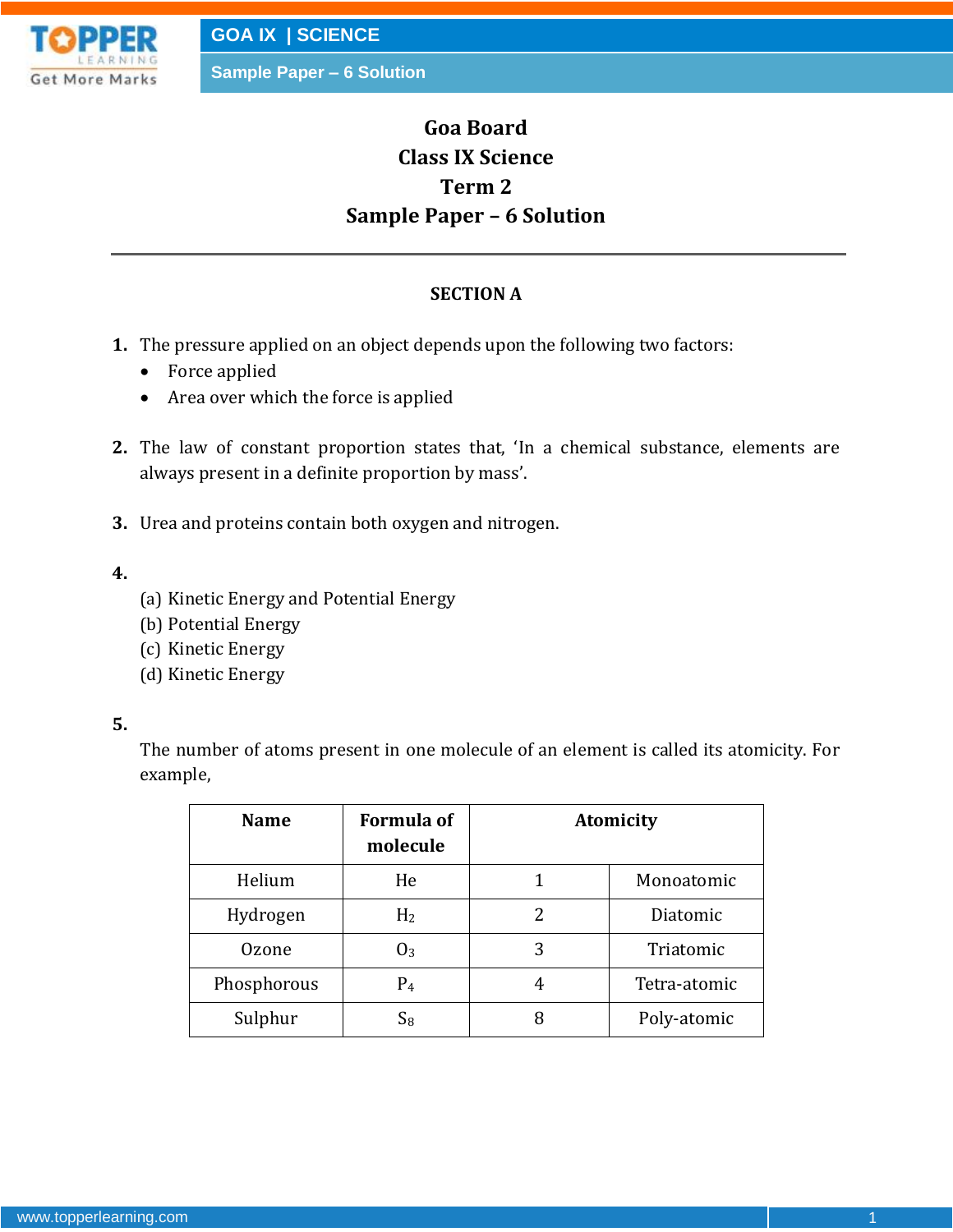

# **6.**

(a)

- i. Hydra possesses tentacles around the mouth.
- ii. Possess body cavity called coelenterons.
- (b)
	- i. Echinodermata
	- ii. Aves

# **7.**

- (a) Water vapour is formed due to:
	- i. Heating of water bodies.
	- ii. The activities of living organisms.
- (b) It makes the soil porous so that air and water can penetrate deep into the soil and become available to the roots of the plants.

# **8.**

(a) We know that, Speed =  $\frac{\text{Dis tan ce}}{\text{Im}}$ Time

The time taken for the echo to travel from the source of sound to the reflecting surface  $=\frac{6}{3}$  = 3 s 2

Distance of the reflecting surface from the source = Speed of sound  $\times$  time

$$
= 342 \times 3 = 1026
$$
 m

Thus, the reflecting surface is at a distance of 1026 m from the source.

- (b) Following are the two applications of SONAR:
	- To locate submarines under water.
	- To find the depth of the sea bed.

## **9.**

(a) The two conditions for echoes to be heard are:

- i. The time interval between the original sound and the reflected sound should be of at least 0.1 s.
- ii. Minimum distance of the obstacle from the source of sound must be 17.2 m  $(20^{\circ}C)$ .
- (b) While flying, bats emit high frequency ultrasonic waves. These signals (echoes) are received by them after reflection from the prey. The bats then judge the distance of the insect by the time taken by the echo to be heard. Thus, bats are able to catch their prey.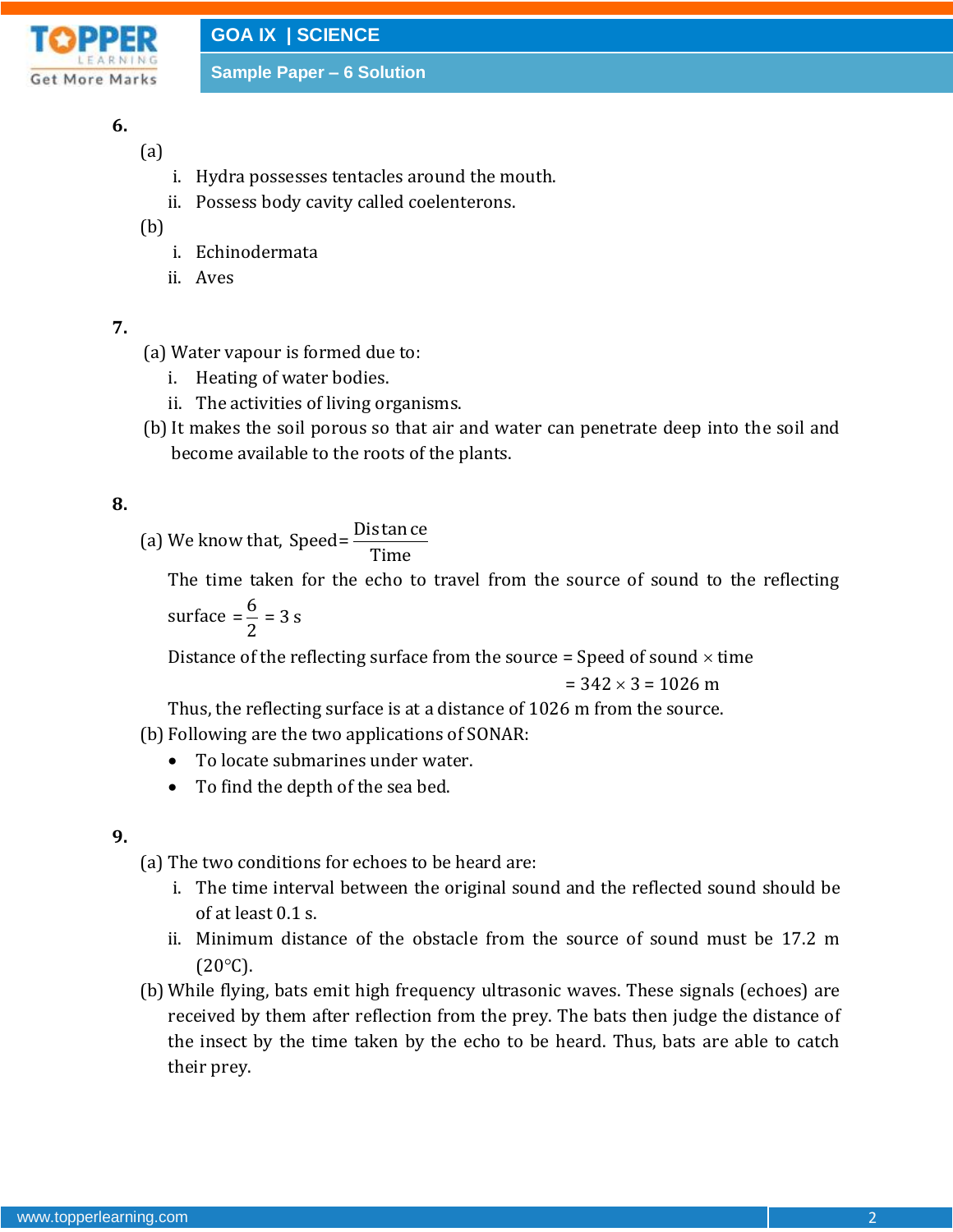

# **10.**

(a) Given that, Mass of the body =  $2$  kg, Time ' $t' = 2$  s, Initial velocity,  $u = 20$  m/s,  $g = -10$  m/s<sup>2</sup> The height covered by the body in 2 s can be calculated using the formula,

 $s = ut + \frac{1}{2}gt^2$ 

$$
s = ut + \frac{1}{2}gt^{2}
$$
  
= 20 × 2 +  $\frac{1}{2}$  × (-10) × (2)<sup>2</sup>  
= 20 m

(b)

- i. In an electrical heater, electrical energy is transformed into heat energy.
- ii. In a microphone, sound energy is transformed into electrical energy.

## **11.**

- (a) Average power is defined as the ratio of total work done by an agent to the total time.
- (b) Given that,

Mass of water lifted, 'm' =  $100 \text{ kg}$ 

Height, 'h' =  $19 \text{ m}$ 

Time  $'t' = 25 s$ 

The power of the pump can be calculated using the formula,

The power of the pump can be calc  
\n
$$
P = \frac{\text{Work}}{\text{Time}} = \frac{\text{mgh}}{t}
$$
\n
$$
= \frac{100 \times 10 \times 19}{25} = 760 \text{ watts}
$$

Thus, the power of the pump is 760 watts.

**12.**Consider a sound wave propagating through a medium with velocity 'v', such that its wavelenght is  $\lambda$  and its time period is 'T'.

The frequency 'v' of the sound wave is the reciprocal of its time period, that is

$$
v=\frac{1}{T}
$$
 \n $\ldots$  (Eqn 1)

The speed of the wave is the distance covered by the wave in one time period. So, the wave velocity can be written as:

$$
v = \frac{\text{Distance covered}}{\text{Time taken to cover the distance}}
$$
  

$$
v = \frac{\text{Wavelength}}{\text{Time period}} = \frac{\lambda}{T}
$$
  

$$
\therefore v = v\lambda \text{ (From eqn. 1)}
$$

Hence, Wave velocity = Frequency  $\times$  Wavelength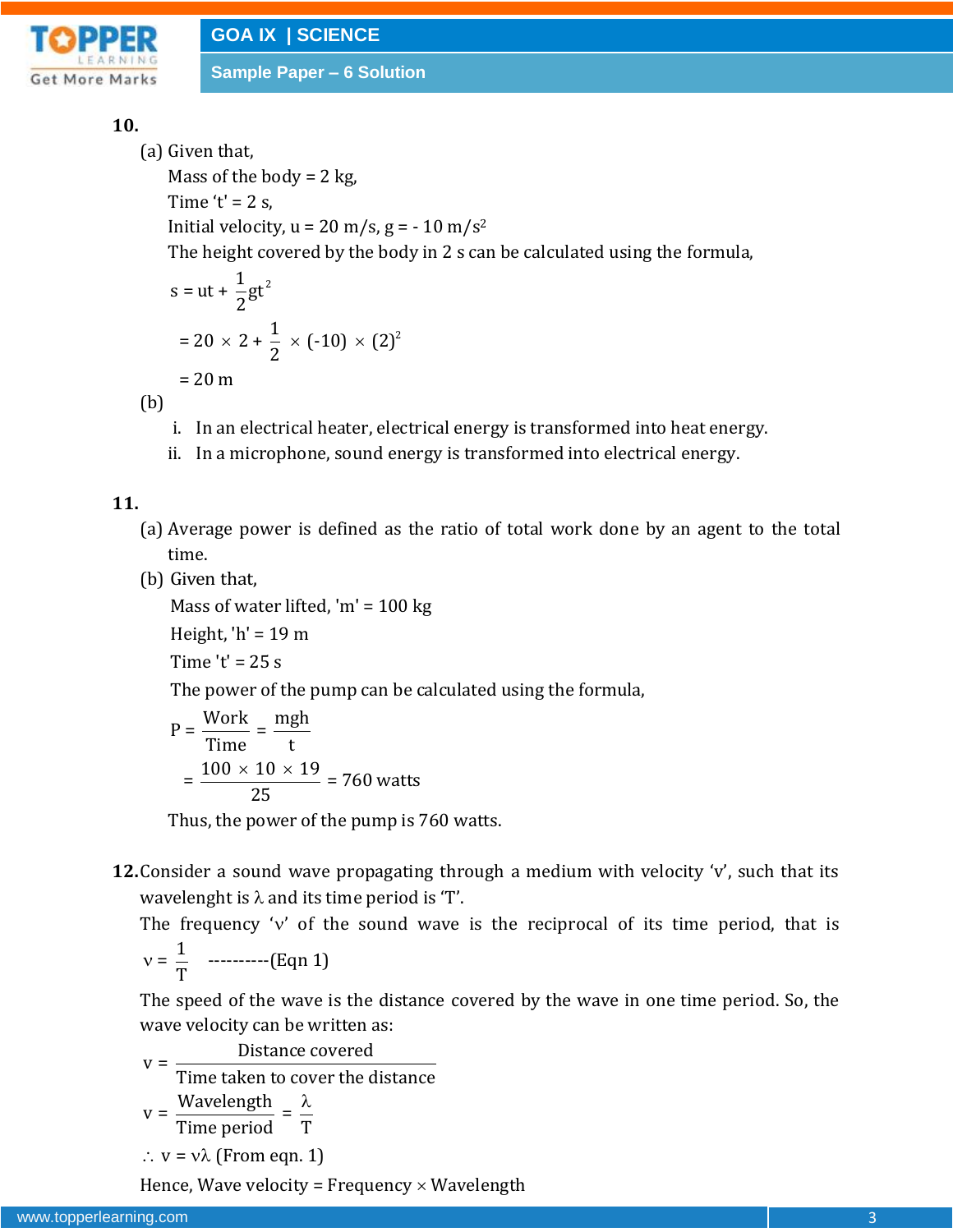

**GOA IX | SCIENCE**

**Sample Paper – 6 Solution**

#### **13. The postulates of Dalton's Atomic Theory:**

- All matter is made up of very tiny particles called atoms.
- Atoms are indivisible particles, which can neither be created nor destroyed in a chemical reaction.
- Atoms of a given element are identical in mass and chemical properties.
- Atoms of different elements have different masses and chemical properties.
- Atoms combine in the ratio of small whole numbers to form compounds.
- The relative numbers and kinds of atoms are constant in a given compound.

#### **14.**

#### (a) **Significance of symbol of an element**

Symbol of an element signifies:

- Name of the element
- One atom of the element

For example,

The symbol N stands for,

- Element Nitrogen.
- One atom of Nitrogen element.
- (b) Avogadro's number is the actual number of molecules in one gram molecule of any substance. Its value is  $6.022 \times 10^{23}$  particles.
- (c)



The chemical formula of the compound formed between X and Y is given by  $X_2Y_3$ .

#### **15.**

- (a) Echidna and platypus lay eggs but are warm blooded and feed their young ones with milk.
- (b) In spite of the four chambered heart, crocodile is a cold blooded animal and so, it is considered as a reptile.
- (c) Birds have pneumatic bones which makes their body light for flight.

**16.**

- Lichens grow on the surface of rock and extract minerals from them. This creates small crevices at places where a thin layer of soil builds up.
- Mosses grow over these crevices and deepen them to build up more soil.
- The roots of trees grow into cracks in the rocks and widen to form soil.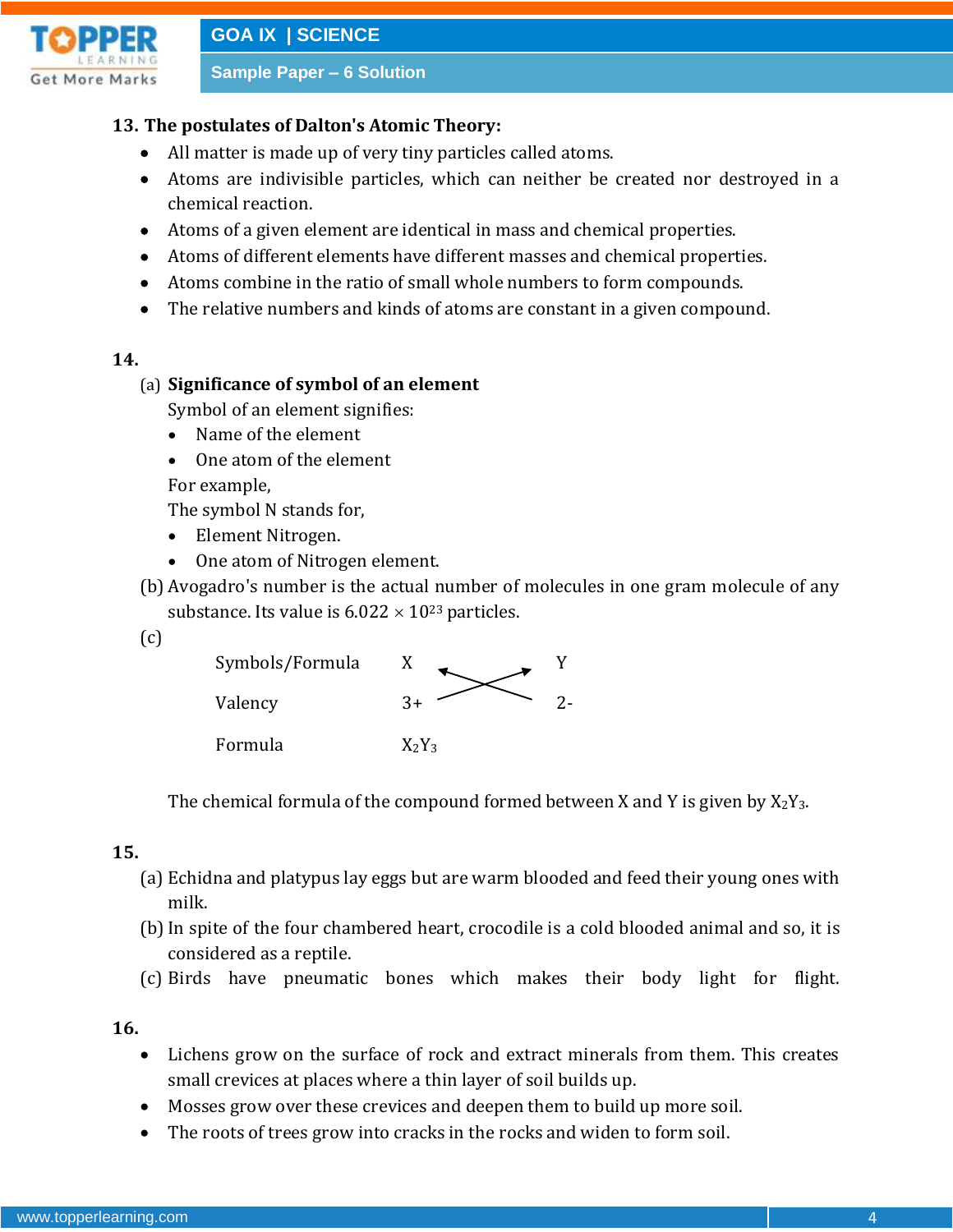

- **17.**Malaria is caused due to a protozoan parasite called Plasmodium. When a female Anopheles mosquito bites a healthy person, it goes to his/her blood and the person suffers from malaria. The diseases caused by protozoa are sleeping sickness and amoebic dysentery.
- **18.**A symptom indicates that there is something wrong but it does not indicate what is wrong. For example, headache may be due to examination stress, meningitis, malarial fever or some other reason.

Small pox and tuberculosis spread through direct contact.



**19.**



## **20.**

(a) Work done by a force on an object is equal to the product of the magnitude of force exerted on the object and the distance travelled by the object in the direction of the force.

The S.I. Unit of work is joule (J).

(b)

- i. When we twist a wire, there is a change in its shape. This is because work is done against the internal forces of cohesion between the molecules of the wire.
- ii. When we press a football between our palms, we change its shape.
- iii. When we push a table, work is done against the frictional force between the table (legs) and the ground,
- iv. Force is constantly applied in order to hold the bag but, since there is no displacement, no work is done.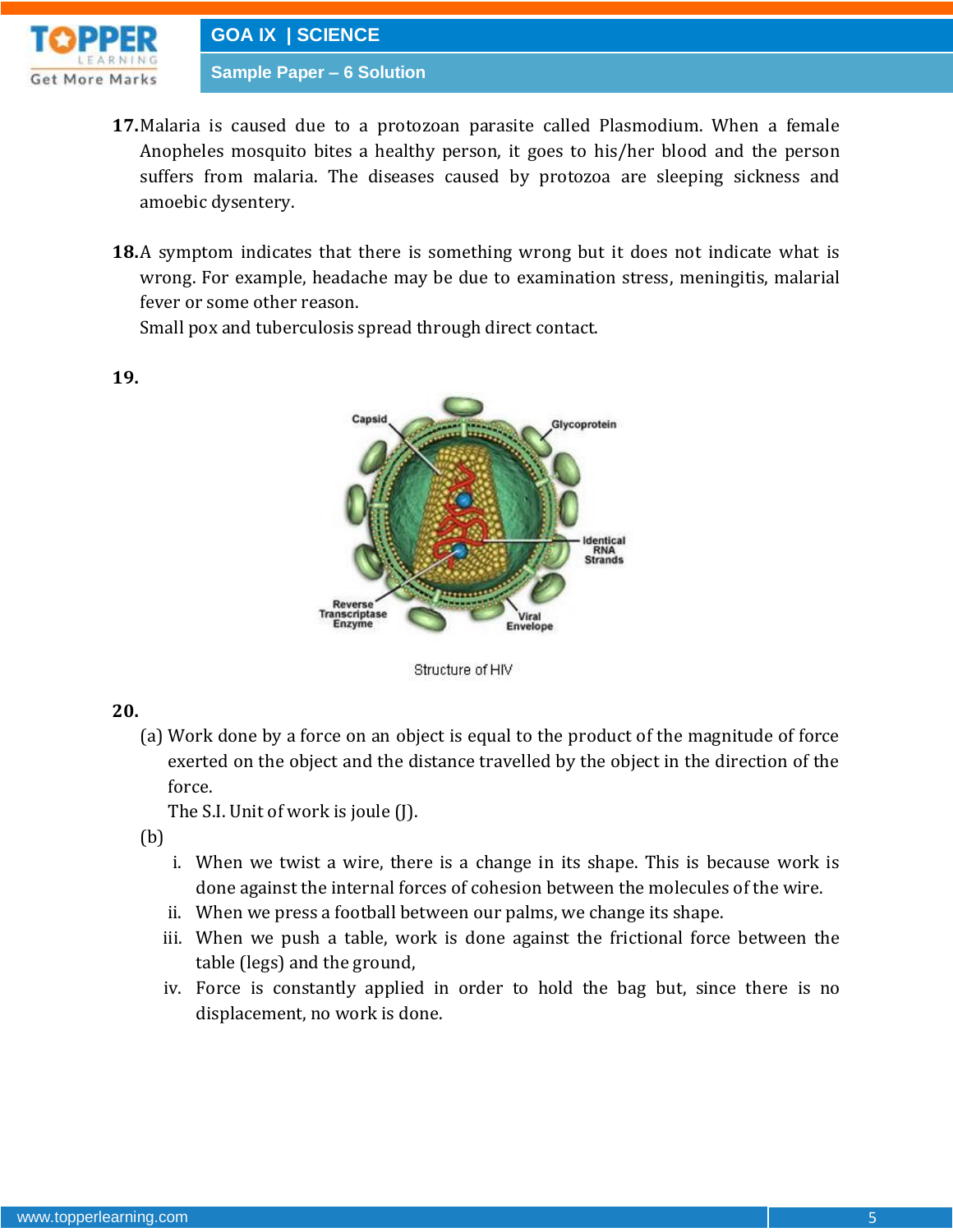

# **21.**

(a)

i. Given that, Mass of the packet, ' $m' = 500 g$ 

Volume of the packet,  $V = 350$  cm<sup>3</sup>

Density of the packet, 'd' =  $\frac{Mass}{N}$ Volume

$$
d = \frac{500}{350} = 1.43 \text{ g cm}^{-3}
$$

Thus, the density of the sealed packet is 1.43 g cm<sup>3</sup>.

Since the density of the packet is greater than the density of water, it will sink in water.

ii. Mass of the water displaced = Volume of the water displaced × Density of water

= Volume of the sealed packet × Density of water

 $= 350 \times 1 = 350$  g.

The mass of the water displaced by the packet is 350 g.

(b)

i. Loudness - The sensation produced in the ear which enables us to distinguish between a loud and a faint sound is called loudness.

Loudness is determined basically by the amplitude of the sound wave.

ii. Pitch - It is that characteristic of sound which helps in differentiating between a shrill and a grave sound.

It depends on the frequency of vibration.

iii. Quality or timbre - The characteristic of a sound which distinguishes it from another of the same pitch and loudness is called quality. It depends on the shape (wave-form) of the sound wave.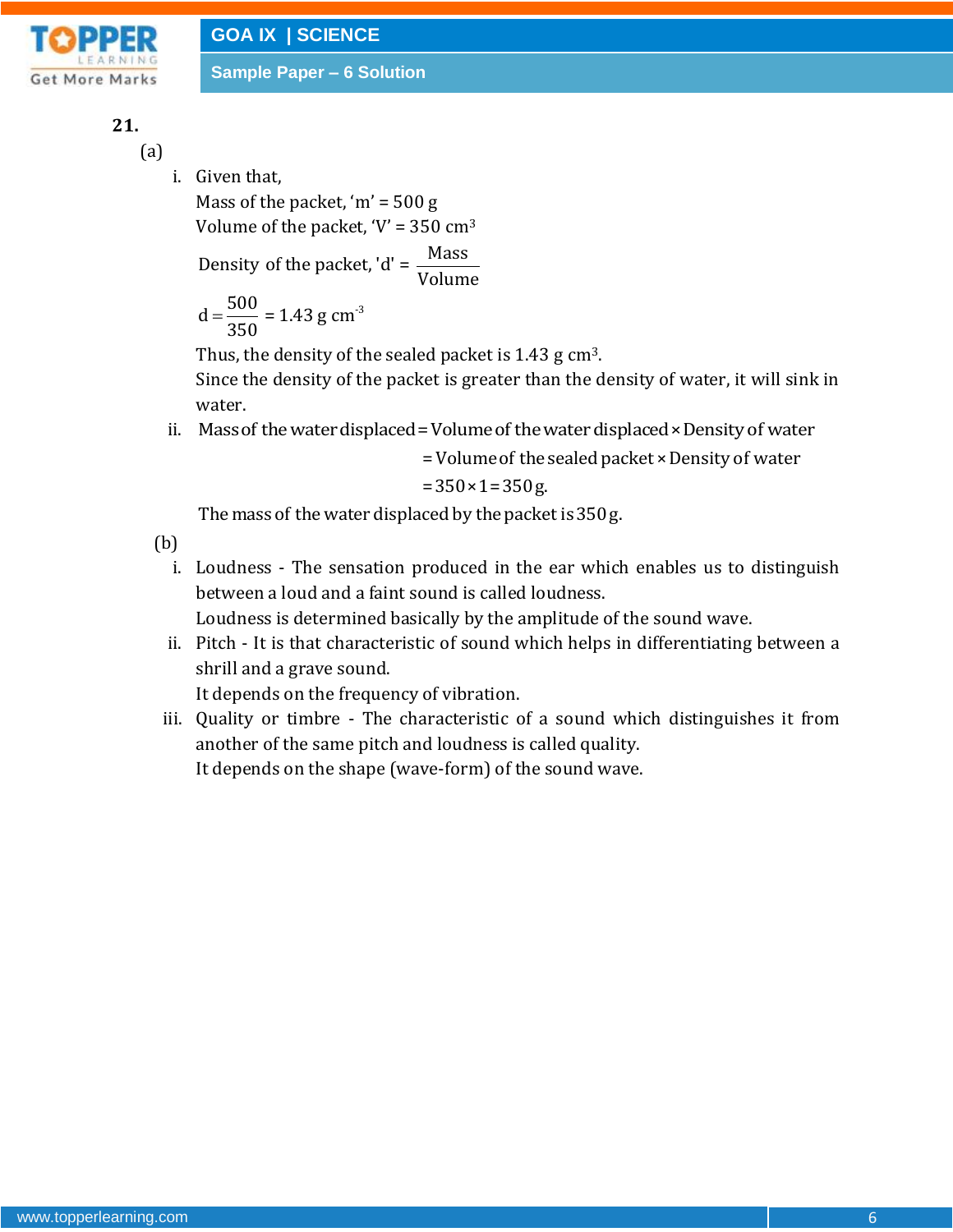

#### **22.Bohr's Model of an Atom**

Niels Bohr revised Rutherford's atomic model and put forth the following suggestions:

- Neils Bohr proposed that electrons possess a specific amount of energy which allows them to revolve around the nucleus.
- An atom contains discrete orbits which correspond to specific amount of energy. Hence, these orbits are also known as energy levels.

The energy levels of an atom are represented as **K, L, M, N,** and so on or the numbers n = **1, 2, 3, 4,** and so on.



#### **Energy levels in an Atom**

- The electrons are confined to these energy levels. While revolving in these discrete orbits, electrons do not radiate energy. Hence, these orbits are also known as **'stationary orbits'** or **'stationary shells'**. The smaller the size of the orbit, the smaller is its energy.
- As we move away from the nucleus, the energy of the orbit increases progressively.
- Transfer of an electron from one orbit to another is always accompanied with absorption or emission of energy.
- When an electron jumps from a lower energy level to higher energy level, it **absorbs energy**.
- When an electron returns from a higher energy level to a lower energy level, it **emits energy**.

#### **Distribution of Electrons in Orbits**

- The distribution of electrons in different orbits of an atom was suggested by Bohr and Bury.
- According to Bohr's model, electrons occupy certain stable orbits or shells. Each shell has definite energy.
- These orbits or shells are represented by the letters K, L, M, N or the numbers 1, 2, 3, 4.
- The maximum number of electrons present in the shell is given by the formula **(2n2)**, where n is the orbit number or the shell number.
- First orbit or K shell will be =  $2 \times 1^2 = 2$ , Second orbit or L shell will be =  $2 \times 2^2 = 8$ , Third orbit or M shell will be =  $2 \times 3^2 = 18$ , Fourth orbit or N shell will be =  $2 \times 4^2 =$ 32 and so on.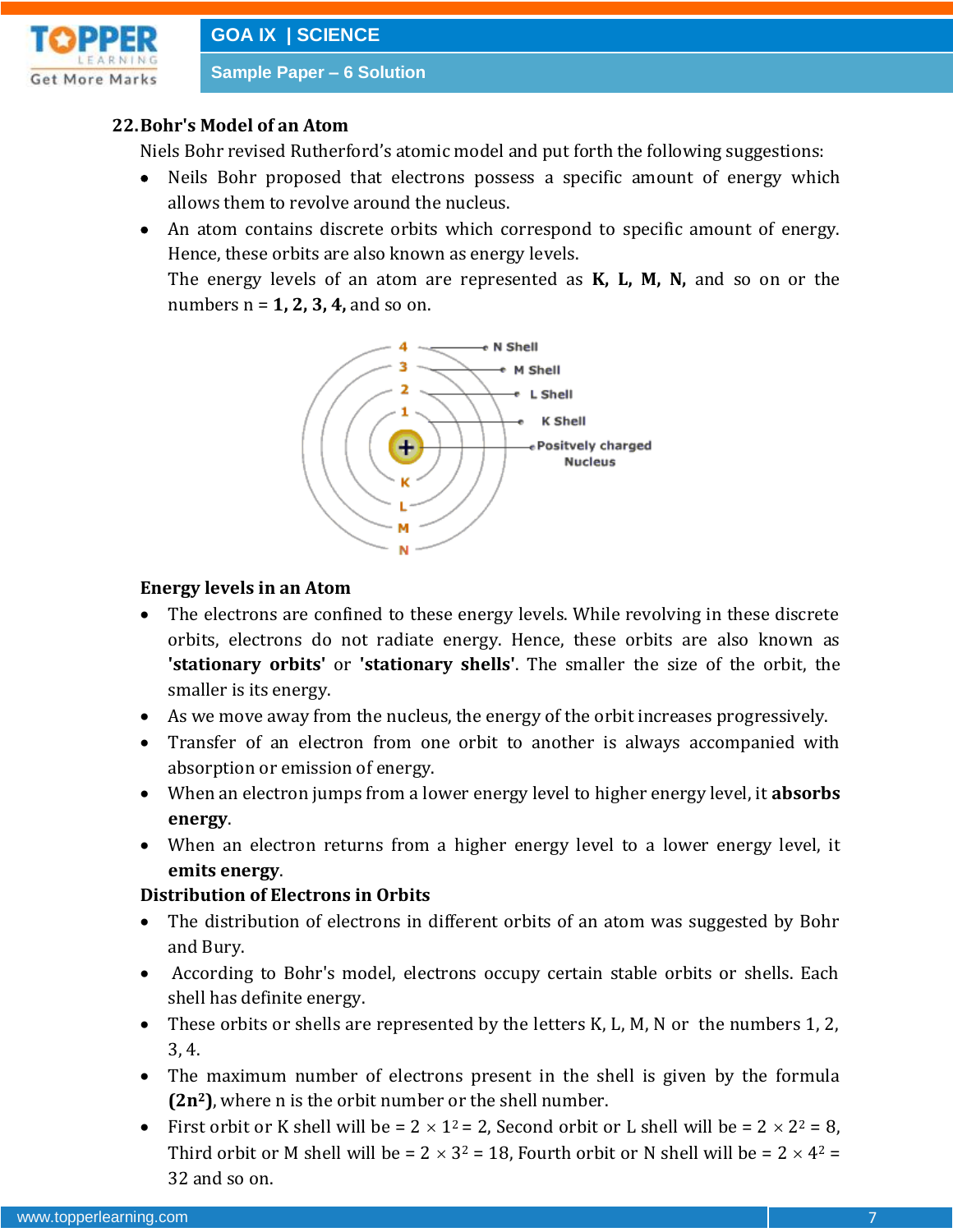

| <b>Shell</b><br>designation | <b>Shell number</b><br>(n) | <b>Formula</b><br>$2n^2$ | <b>Maximum number of</b><br>electrons in each<br>shell |
|-----------------------------|----------------------------|--------------------------|--------------------------------------------------------|
| K-shell                     |                            | $2 \times (1)^2$         |                                                        |
| L-shell                     | 2                          | $2 \times (2)^2$         | 8                                                      |
| M-shell                     | 3                          | $2 \times (3)^2$         | 18                                                     |
| N-shell                     |                            | $2 \times (4)^2$         | 32                                                     |

- The maximum number of electrons which can be accommodated in the outermost orbit is 8.
- The orbits or shells are filled in a step-wise manner.
- Electrons are not accommodated in a given shell unless the inner shells are filled.

#### **Octet rule**

It states that 'The maximum number of electrons which the outermost shell of an electrically neutral and chemically stable atom can have is 8".

Exception: If the atom has only one shell, it can hold only 2 electrons. For example, Hydrogen and Helium can have only 2 electrons (**Duplet**).

#### **23.**

(a) Oxygen-cycle: Oxygen from the atmosphere is used up in combustion, respiration and in the formation of oxides of nitrogen. It is returned to the atmosphere through photosynthesis.



(b) Chlorofluorocarbons used as solvents, refrigerants, propellants and blowing agents for plastic foams are stable and persist in the atmosphere for years. These enter the upper layers of the atmosphere where UV radiation causes CFCs to dissociate the ozone into oxygen.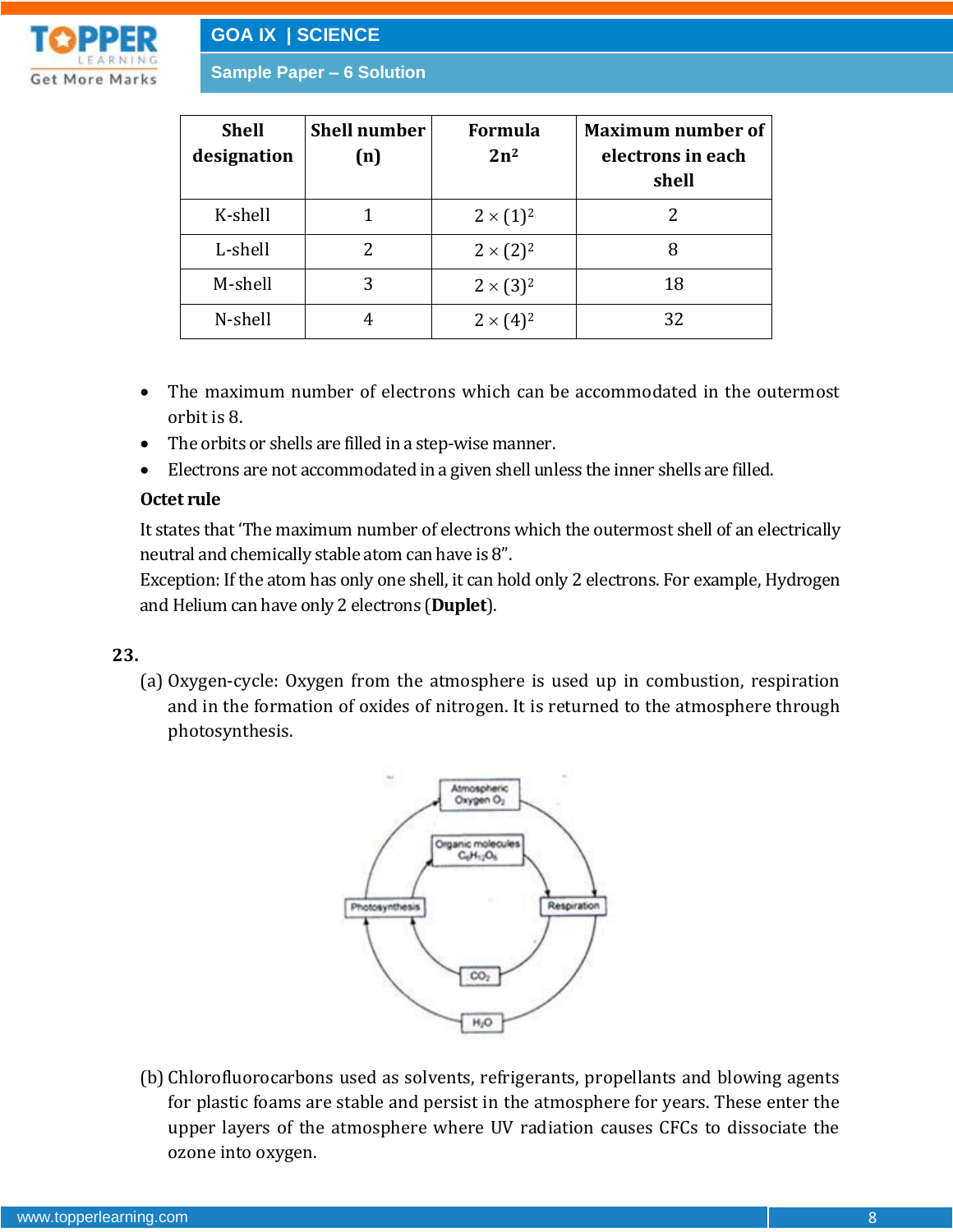

# **24.**

- (a)
	- i. There are three layers of cells from which differentiated tissues can be made. This allows outside and inside body lining as well as some organs to be made. There is thus some degree of tissue formation.
	- ii. Coelom is a true internal body cavity in which well developed organs can be accommodated.

# (b)

- i. Biodiversity: It means the diversity of life forms in a particular region.
- ii. Species: A species includes all organisms which are similar and can interbreed with each other.
- iii. Lichens: The symbiotic association between fungal species and blue-green algae leads to life forms called lichens.

## **SECTION B**

# **25.(b)**

 $F_T$  is less than  $F_S$ ; because salty water has high density than tap water.

# **26.(b)**

Since the least count of the measuring cylinder is 2 mL, the reading should be a multiple of 2.

# **27.(d)**

For longitudinal vibrations, compressions and rarefactions are produced. For transverse vibrations, crests and troughs are produced.

# **28.(d)**

Dicot plants have a woody stem and their leaves have reticulate venation.

## **29.(a)**

Agaricus has gills.

## **30.(b)**

**(b)**  
\n
$$
P = \frac{F}{A} = \frac{mg}{A}
$$
\n
$$
P_{\text{max}} = \frac{mg}{A_{\text{min}}} = \frac{2 \times 10 \times 100 \times 100}{2 \times 5} = 20000
$$
\n
$$
P_{\text{min}} = \frac{mg}{A_{\text{max}}} = \frac{2 \times 10 \times 100 \times 100}{5 \times 25} = 1600
$$